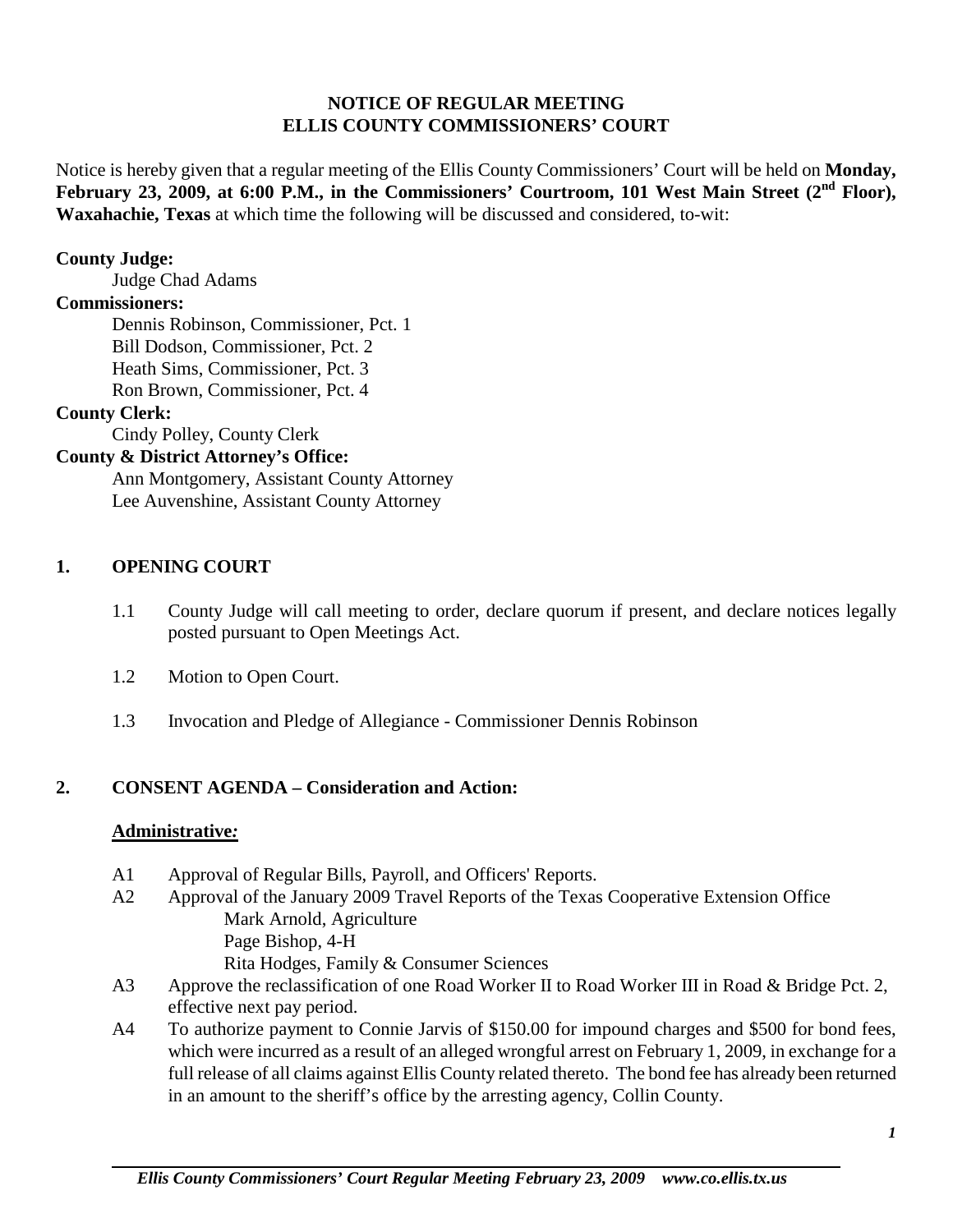# **Financial:**

- F1 From 001-0210-40719 Chapter 19 Funding to 001-210-50800 Chapter 19 Expenditure Jane Anderson, Elections
- F2 From 001-0210-40719 Chapter 19 Funding to 001-210-50800 Chapter 19 Expenditure Jane Anderson, Elections
- F3 From 001-0000-30302 Fund Balance to 001-0375-50819 Computer Chad Adams, County Judge

# **3. ADMINISTRATIVE**

- 3.1 Presentation regarding the TAC Healthy County Program, Diana Buckley, Human Services
- 3.2 Presentation of the Sheriff's Annual Report and Annual Racial Profiling Report. Dennis Brearley, Sheriff's Office
- 3.3 Consideration and action to rescind the Ellis County Burn Ban.
	- Jim Pharr, Ellis County Fire Marshal Investigator
- 3.4 Consideration and action to accept a Notice of Road Closure from the Texas Department of Transportation to close Pluto Road, Schield Road and Pecan Tree Road within the limits of Mill Creek, Hog Creek Tributary and Onion Creek. This temporary closure will be from approximately July 2009 through April 2010 for the purpose of constructing new bridges.
	- Bill Dodson, Commissioner, Pct. 2
	- Heath Sims, Commissioner, Pct. 3
- 3.5 Consideration and action to approve the lease of Ellis County Handicap Voting Equipment to entities in Ellis County for the April 25, 2009 Mountain Peak Water District election and the May 9, 2009 city and school board elections and to approve Judge Adams to sign lease agreements.
	- Jane Anderson, Elections
- 3.6 Consideration and action to approve and reaffirm the revised Tax Abatement Guidelines, Criteria and Procedures for Ellis County.
	- Holly Davis, Special Projects Director
- 3.7 Consideration and action to approve an application for grant funds through the Texas Commission on Environmental Quality to provide funding through the Local Initiative Project with matching funds towards the purchase of a replacement/lower emissions vehicle to be used in Constable Precinct 4.
	- Holly Davis, Special Projects Director
- 3.8 Consideration and action to approve an application for grant funds through the Texas Commission on Environmental Quality to assign funds left-over from Ellis County's share of funding through the Local Initiative Project to the North Central Texas Council of Governments (NCTCOG) for the Regional Smoking Vehicle Program.
	- Holly Davis, Special Projects Director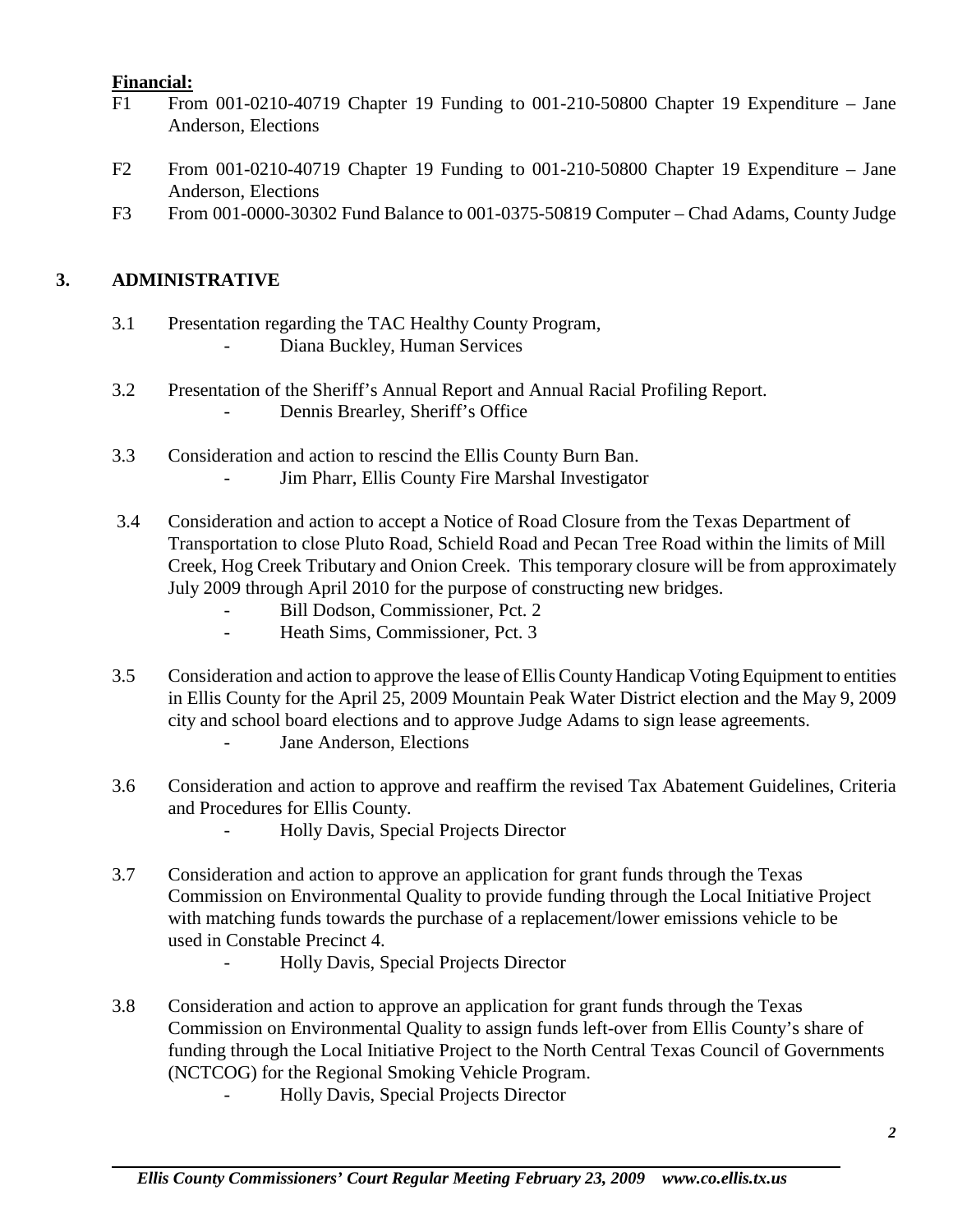- 3.9 Pursuant to Section 366.092 of the Texas Health and Safety Code, consideration and action to authorize the Ellis County and District Attorney's Office to file a civil lawsuit against Jimmy Lee Bollin seeking both injunctive relief and civil penalties to address an ongoing sanitation and environmental quality nuisance, as defined by Chapters 341 and 366 of the Texas Health and Safety Code, 30 TAC Chapter 285 and the Ellis County Commissioners Court Order No. 20162, which exists on property located at 3040 FM 660 near Ferris, Texas
	- Lee Auvenshine, Assistant County and District Attorney

# **4. RECESS REGULAR SESSION TO CONVENE TO PUBLIC HEARING**

#### **5. PUBLIC HEARING**

Public Hearing of Road Name Changes in Ellis County pursuant to Texas Transportation Code, Section §251.013 to discuss changing the following road names:

5.1 Current road name is Askew Road—proposed new name to be Moggie Lane—Pct. 1

# **6. ADJOURNMENT OF PUBLIC HEARING**

# **7. RECONVEVE TO REGULAR SESSION**

# **8. DEPARTMENT OF COUNTY DEVELOPMENT**

# **Consideration and action regarding the following presented by Delton Ake, Director Department of Development:**

- 8.1 To approve changing the name of Askew Road to Moggie Lane (Pct.1).
- 8.2 To participate in a tire recycling program sponsored by NCTCOG, presented by Robert Bergeron, P.E., associated with R.W. Beck.
- 8.3 To grant a variance regarding a utility easement for the address 145 Willow Bend Drive, Waxahachie, TX to Daniel Graham, Pct. 3

# **9. RECESS TO CONVENE TO EXECUTIVE SESSION**

#### **10. EXECUTIVE SESSION**

"The Commissioners' Court of Ellis County reserves the right to adjourn into **Executive Session** at any time during the course of this meeting to discuss any of the matters listed in this agenda, in the order deemed appropriate, as authorized by Texas Government Code §551.071**,** or to seek the advice of its attorney and/or other attorneys representing Ellis County on any matter in which the duty of the attorney to the -